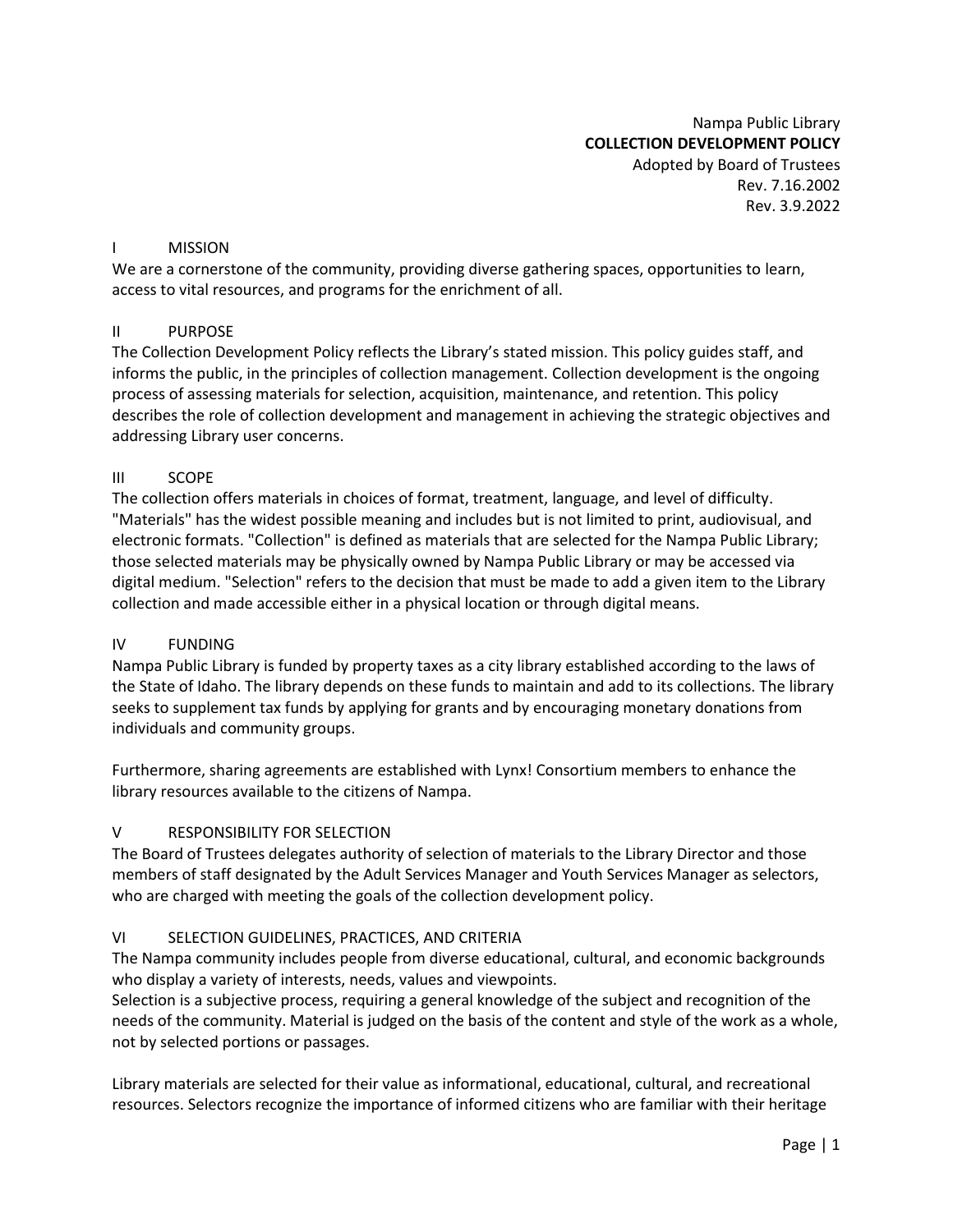and with issues facing the community. Library customers will find materials to stimulate their imaginations and enhance their leisure time. Selectors support the role of hot and new titles sections by selecting materials to serve the full range of ages, cultures, lifestyles, education, reading, and technology skills of citizens. The collection includes diverse points of view and a choice of formats, treatments, and levels of difficulty. The selectors apply professional standards and work within specific selection and review procedures.

The collection is generally not archival, and items are expected to be used frequently. The selectors oversee an annual assessment to ensure that the collection meets current needs and that a substantial percentage of the materials are less than five years old.

The following general criteria are used in selecting materials for addition to the collection:

- Importance and value to the collection and library users based on target audience.
- Significance of the subject matter.
- Current appeal and popular demand.
- Local interest.
- Cost and budgetary constraints.
- Authority, accuracy, and artistic quality.
- Professional reviews
- Timeliness
- Representation of diverse points of view and broad knowledge base
- Relevance to community needs
- Suitability of formats for library use
- Availability and demand at other Lynx! Consortium libraries
- For items that do not meet selection criteria Nampa Public Library provides interlibrary loan services as part of our basic library assistance

## VII DONATIONS, MEMORIALS AND TRIBUTES

Donations can be made to the Library for the purchase of items to honor or memorialize loved ones or friends. In the case of a cash gift for the purpose of memorial, tribute or other recognition, the donor has the option of helping select the subject and/or audience of the item(s) to be purchased. A book plate can be affixed to the book with acknowledgment of the donation. Should the donor indicate no preference for a specific use of the gift, the donation will be used for materials, equipment or programs that are deemed to be of greatest need to the library. Donations are subject to the same criteria as purchased materials.

## VIII PLACEMENT OF MATERIAL

Library materials are organized and maintained to enhance accessibility. Placement of materials is determined by library selection staff. Materials shall not be restricted, sequestered, or altered.

## IX WEEDING OR WITHDRAWAL OF MATERIALS

The withdrawal of materials, also called weeding, from the collection is an ongoing part of collection development. Materials that are worn, damaged, outdated, duplicate, no longer accurate, and no longer used may be removed from the collection. The professional staff of the library, under the authority of the Library Director, will be solely responsible for the weeding of the collection. (Evaluation and management of the collection is guided by professional manuals and guidelines.)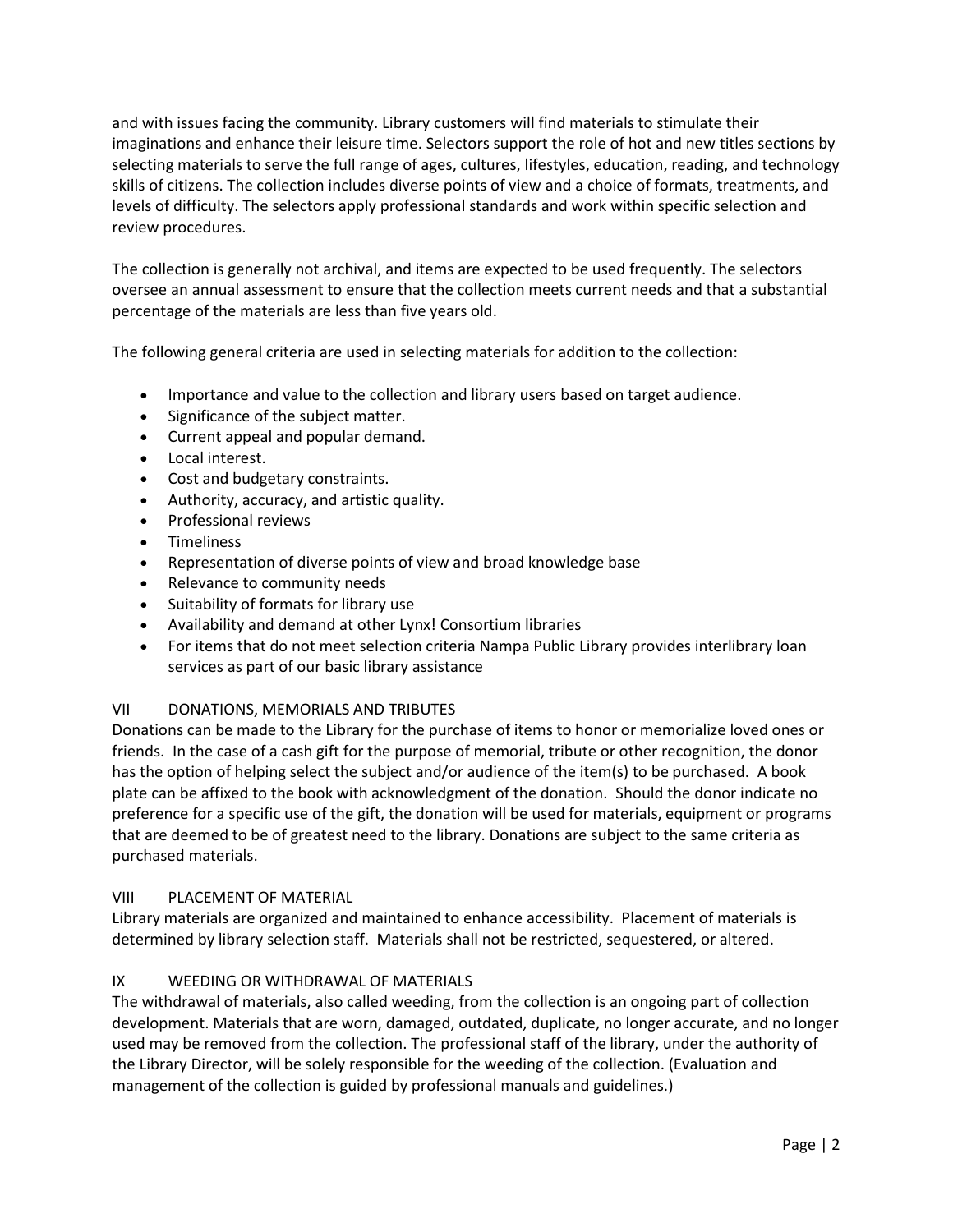# X CONSTITUTIONAL PROTECTION

The Library Board considers all materials selected under this policy to be constitutionally protected under the First Amendment of the United States Constitution and the Idaho State Constitution.

## XI SPECIAL COLLECTIONS

Special collections are materials shelved in specified locations that are selected based on uniquely identified local interest and do not follow the general selection guidelines for the majority of the Library's collections. Nampa Public Library has established the following areas as "Special:"

## NAMPA HISTORY COLLECTION

The Nampa History Collection includes materials where the primary subject or significant portion relates to Canyon County, Owyhee County, Gem County, Payette County or townships within those counties, Native Americans of the Southwest Idaho region, natural history (including field guides), mining, religion, literature, music, travel, directories, etc. Also, published documents of the City of Nampa and Canyon County will be included.

a) Access

Materials shelved in the Nampa History Collection are accessible to patrons through the library's catalog and are available for use on the third floor of the library only. Exceptions to these guidelines are made only rarely, and only by the librarian responsible for the collection or by the Library Director. To discourage theft and vandalism, users may be asked to secure any material taken from the collection with a library card or some form of photo identification.

b) Formats

Formats to be included are bound printed materials, sound recordings, video recordings and microfilm. Future acquisition of photographs will be added where a digital format is available.

- c) Gifts
	- i) Gifts are added to the Nampa History Collection in accord with the collection's general selection criteria. Because of the obscure and ephemeral nature of much local material, gifts play an important part in the collection's development, and such gifts are encouraged and are gratefully acknowledged. The Library will work with donors in honor of an individual, a family, a company, or an organization.
	- ii) Every effort is made to refer donors of material/formats that are not collected to a more appropriate institution. Photographs or non-bound documents will be considered when accompanied by provision for digitization.

## SPANISH LANGUAGE COLLECTION

The Spanish language collection reflects the local heritage, culture, and variety of reading levels within Nampa's Spanish speaking community. Materials are selected using the same guidelines for adult/ children's material in English.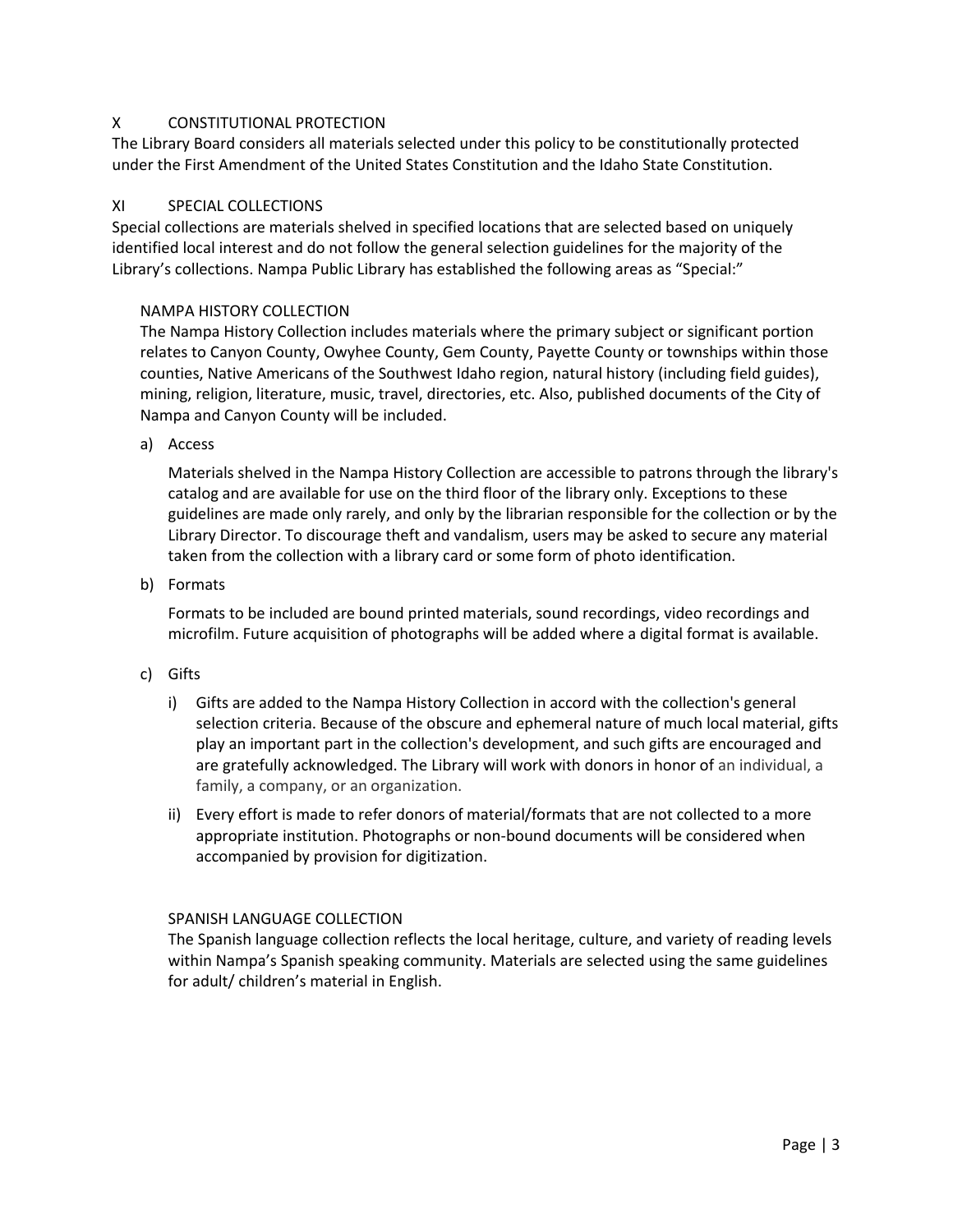# ADULT LEARNING CENTER COLLECTION

The Learning Center aims to provide reading and educational materials for beginning adult readers, adult basic education, and high school equivalency preparation.

These materials should have an appearance intended for adult or teen users. Books in this Learning Center are identified as "High Interest/Low Vocabulary" to promote adult literacy.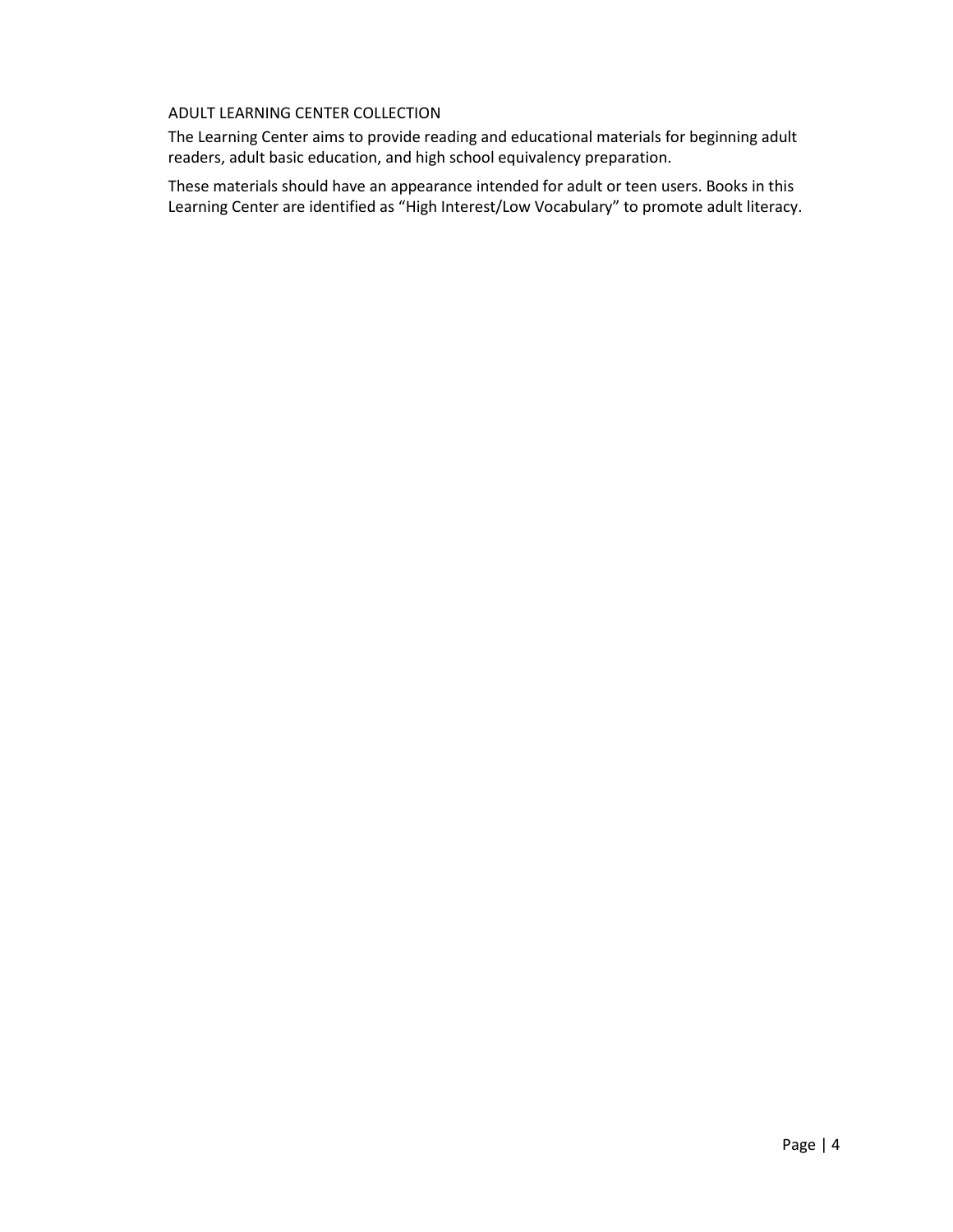# REQUEST FOR RECONSIDERATION

The Library Board supports intellectual freedom and subscribes to the principles of the American Library Association Bill of Rights

[https://www.ala.org/advocacy/intfreedom/librarybill.](https://www.ala.org/advocacy/intfreedom/librarybill) The library staff applies the standards described in the Library Bill of Rights and Section VII Selection Criteria of this policy to provide books and materials that reflect the diversity of viewpoints within the community.

Pursuant to Title 33, Chapter 27 of the Idaho Code, the Board of Trustees has among its powers the authority to establish policies for the governance of the library. The responsibility for selection of library materials rests with the library staff as assigned through the Library Director. While someone may find a particular item offensive, selection of materials will not be based upon any anticipated approval or disapproval, but rather on the merits of the material and its value to the collection.

The Nampa Public Library serves the community of Nampa. Selection of books and other materials is guided by community interest and demand and is grounded in the library's Collection Development Policy (a copy is available on request). If you feel that a particular item is not suitable for inclusion in the library's collection, please complete this form and either give it to a librarian or send to the Library Director (215  $12<sup>th</sup>$  Ave S., Nampa, ID 83651).

Requests for reconsideration regarding materials belonging to the Nampa Public Library may only be made by City of Nampa residents who have an active Nampa Public Library card or by Non-residents who own property within the City of Nampa and who have an active Nampa Public Library card.

Once the completed form has been submitted, the Library Director will meet with the Library Materials Review Committee to evaluate the material in question and consider the merits of the completed request form. A decision will be made regarding whether to change the status of the material within 30 days, with written reasons for the decision conveyed to the patron making the request. If the requesting party is not satisfied, they may appeal the decision to the Library Board at a regularly scheduled Board Meeting. After receiving public testimony from patron or other interested parties, the Board will decide whether library policies have been followed and whether to change the status of the material in question. The decision of the Library Board shall be final.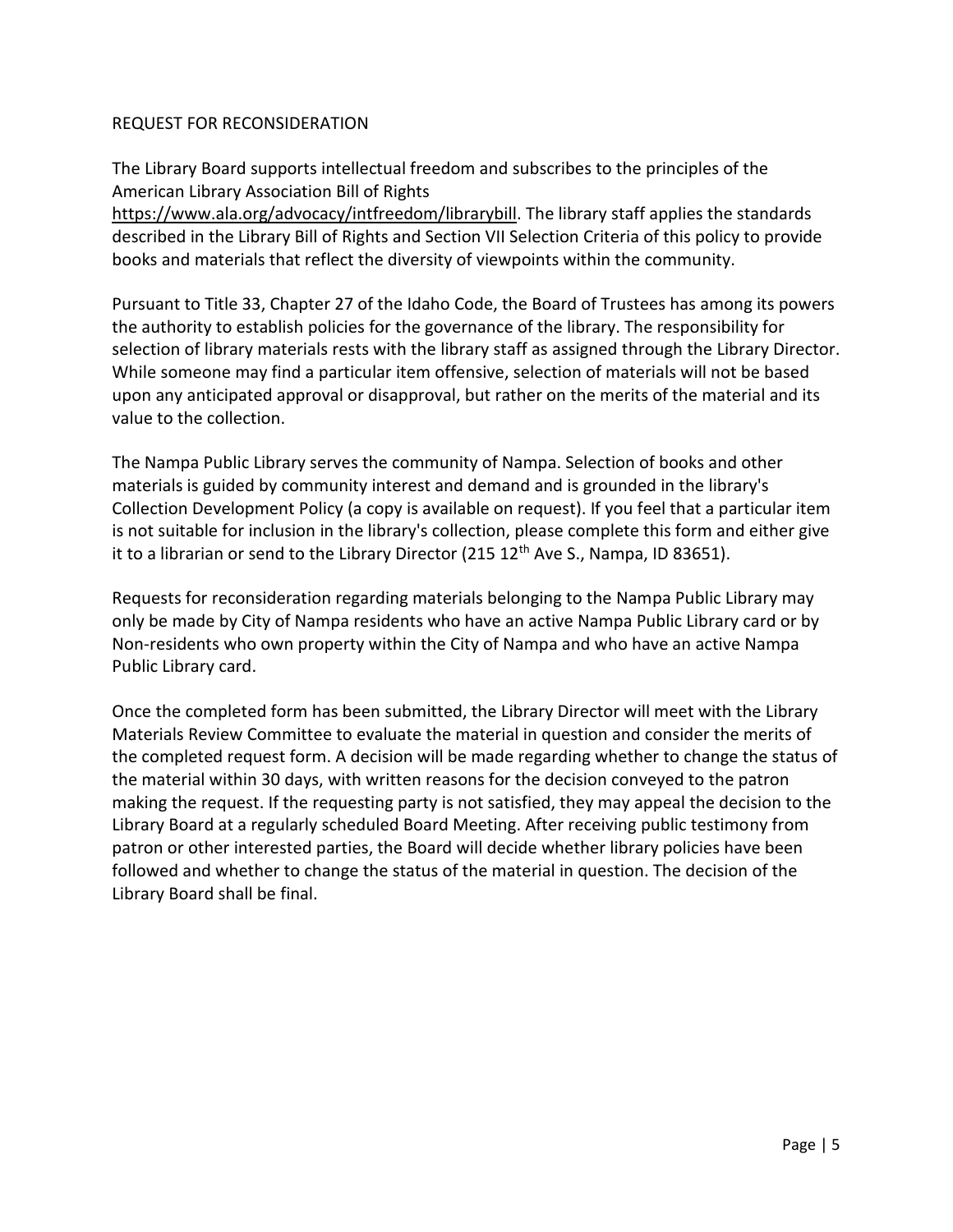## **Please Complete:**

Today's Date: \_\_\_\_\_\_\_\_\_\_\_\_\_\_\_\_\_\_\_\_\_\_\_\_\_\_\_\_\_\_\_\_\_\_

# **A. Description of item concerned:**

| Check one: $\Box$ Book | $\Box$ CD | $\Box$ Magazine/Newspaper<br>$\Box$ Other (Describe) | $\Box$ Video/DVD |
|------------------------|-----------|------------------------------------------------------|------------------|
|                        |           |                                                      |                  |

\_\_\_\_\_\_\_\_\_\_\_\_\_\_\_\_\_\_\_\_\_\_\_\_\_\_\_\_\_\_\_\_\_\_\_\_\_\_\_\_\_\_\_\_\_\_\_\_\_\_\_\_\_\_\_\_\_\_\_\_\_\_\_\_\_\_\_\_\_\_\_\_\_\_\_\_\_\_

\_\_\_\_\_\_\_\_\_\_\_\_\_\_\_\_\_\_\_\_\_\_\_\_\_\_\_\_\_\_\_\_\_\_\_\_\_\_\_\_\_\_\_\_\_\_\_\_\_\_\_\_\_\_\_\_\_\_\_\_\_\_\_\_\_\_\_\_\_\_\_\_\_\_\_\_\_\_

\_\_\_\_\_\_\_\_\_\_\_\_\_\_\_\_\_\_\_\_\_\_\_\_\_\_\_\_\_\_\_\_\_\_\_\_\_\_\_\_\_\_\_\_\_\_\_\_\_\_\_\_\_\_\_\_\_\_\_\_\_\_\_\_\_\_\_\_\_\_\_\_\_\_\_\_\_\_

### Author/Artist:

Title:

Publisher or Distributor / Date :

#### **B. Questions about the item:**

1. Summarize the reason for requesting reconsideration of this work. What do you find objectionable and/or offensive about this item? Please give specific examples, including listing pages or sections (attach additional sheets if needed):

\_\_\_\_\_\_\_\_\_\_\_\_\_\_\_\_\_\_\_\_\_\_\_\_\_\_\_\_\_\_\_\_\_\_\_\_\_\_\_\_\_\_\_\_\_\_\_\_\_\_\_\_\_\_\_\_\_\_\_\_\_\_\_\_\_\_\_\_\_\_\_\_

\_\_\_\_\_\_\_\_\_\_\_\_\_\_\_\_\_\_\_\_\_\_\_\_\_\_\_\_\_\_\_\_\_\_\_\_\_\_\_\_\_\_\_\_\_\_\_\_\_\_\_\_\_\_\_\_\_\_\_\_\_\_\_\_\_\_\_\_\_\_\_\_

\_\_\_\_\_\_\_\_\_\_\_\_\_\_\_\_\_\_\_\_\_\_\_\_\_\_\_\_\_\_\_\_\_\_\_\_\_\_\_\_\_\_\_\_\_\_\_\_\_\_\_\_\_\_\_\_\_\_\_\_\_\_\_\_\_\_\_\_\_\_\_\_

\_\_\_\_\_\_\_\_\_\_\_\_\_\_\_\_\_\_\_\_\_\_\_\_\_\_\_\_\_\_\_\_\_\_\_\_\_\_\_\_\_\_\_\_\_\_\_\_\_\_\_\_\_\_\_\_\_\_\_\_\_\_\_\_\_\_\_\_\_\_\_\_

\_\_\_\_\_\_\_\_\_\_\_\_\_\_\_\_\_\_\_\_\_\_\_\_\_\_\_\_\_\_\_\_\_\_\_\_\_\_\_\_\_\_\_\_\_\_\_\_\_\_\_\_\_\_\_\_\_\_\_\_\_\_\_\_\_\_\_\_\_\_\_\_

\_\_\_\_\_\_\_\_\_\_\_\_\_\_\_\_\_\_\_\_\_\_\_\_\_\_\_\_\_\_\_\_\_\_\_\_\_\_\_\_\_\_\_\_\_\_\_\_\_\_\_\_\_\_\_\_\_\_\_\_\_\_\_\_\_\_\_\_\_\_\_\_

\_\_\_\_\_\_\_\_\_\_\_\_\_\_\_\_\_\_\_\_\_\_\_\_\_\_\_\_\_\_\_\_\_\_\_\_\_\_\_\_\_\_\_\_\_\_\_\_\_\_\_\_\_\_\_\_\_\_\_\_\_\_\_\_\_\_\_\_\_\_\_\_

2. Did you read/hear the entire work?  $\Box$  Yes  $\Box$  No

|  |  | If not, what parts did you read/view/hear? Please include page numbers. |
|--|--|-------------------------------------------------------------------------|
|--|--|-------------------------------------------------------------------------|

|  |  | 3. What concerns you about this item? |
|--|--|---------------------------------------|
|--|--|---------------------------------------|